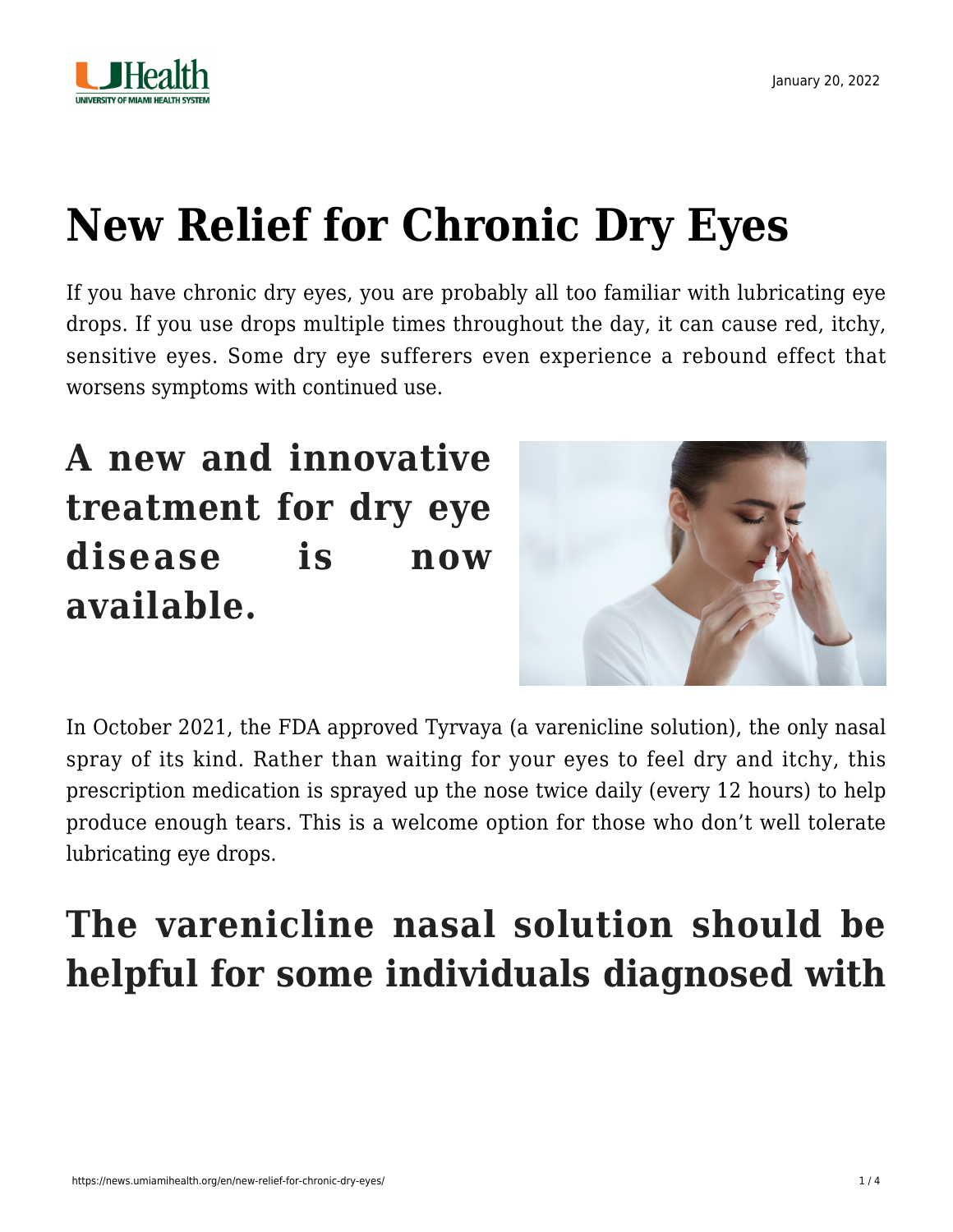

## **chronic dry eye disease.**

"Dry eye is an umbrella term that includes multiple subtypes. We cannot always identify the root cause of dry eye in each patient," says [Anat Galor, M.D.](https://doctors.umiamihealth.org/provider/Anat+Galor/525537?_ga=2.188438184.1419920888.1641832715-1940541531.1506175809), a cornea specialist with Bascom Palmer Eye Institute.

"Dry eye is common, and many medical conditions and medications can trigger it. It is nice to have a new medication in our armamentarium to combat dry eye. The next step is to figure out which individuals will respond best to varenicline nasal solution."

### **An increased tear production**

When Tyrvaya is effective, patients feel relief by experiencing an increase in their tear production and natural tear response. It is potentially helpful for all qualifying patients. "But in clinical practice, we need to find out who responds best to this type of therapy," Dr. Galor says.

"Some may do well with this product on its own, while others will find they still need eye drops. The nasal spray works by stimulating neural networks, so your lacrimal glands must have the ability to produce tears for this medication to have an effect."

This novel treatment may not be effective for some, including people with dry eyes due to diabetes, problems with the lacrimal glands, inadequate tear production, and dysfunctional tears.

"Fortunately, we have a number of options for treating dry eye disease that can be used in isolation or combination," Dr. Galor says. Those with an autoimmune disease, for example, often require anti-inflammatory eye drops, in addition to other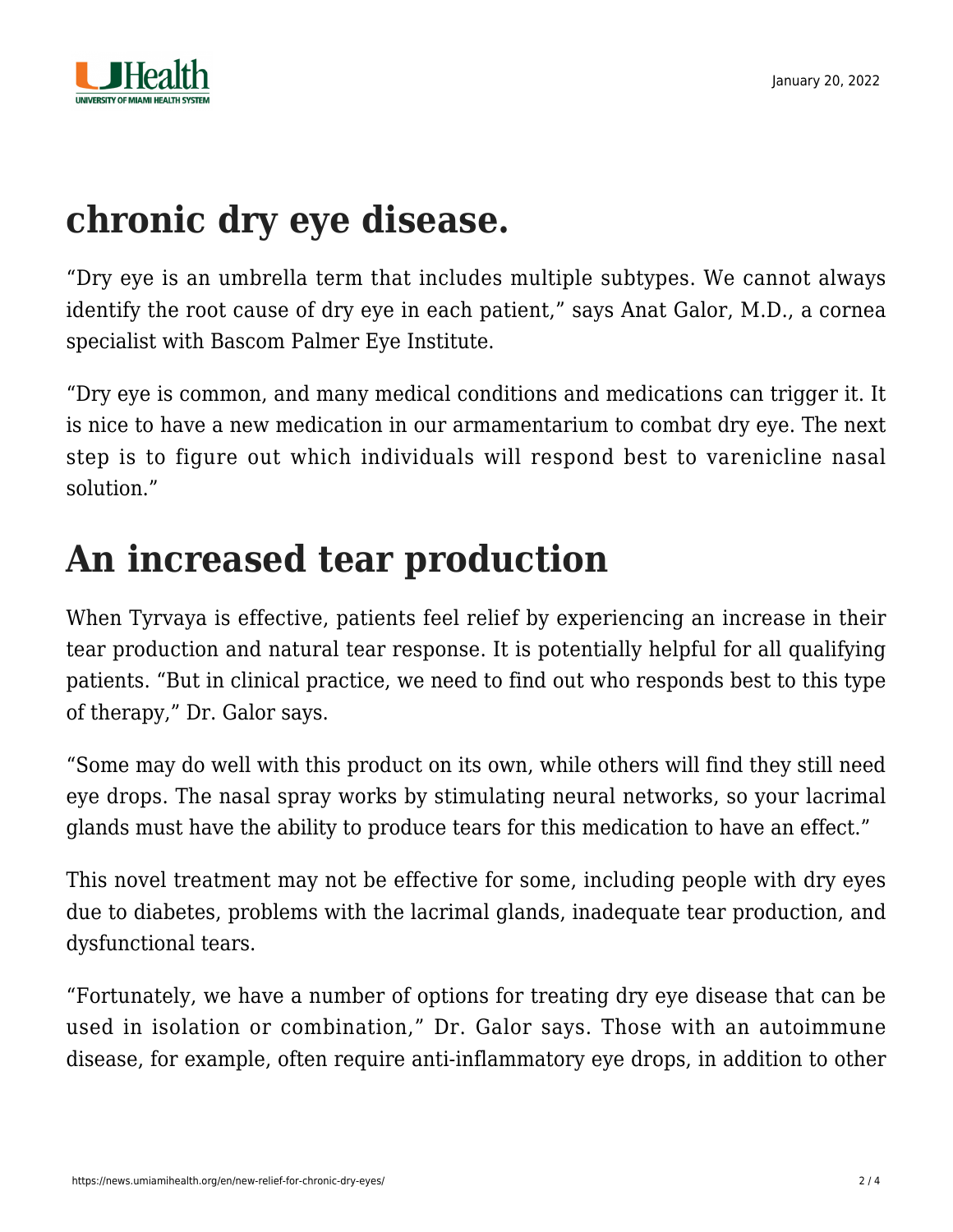

therapies.

This new medication should not be prescribed to anyone with significant nasal anatomy abnormalities or any structural blockage in the nose.

# **Are there any side effects to the nasal spray for dry eyes?**

People may experience minor side effects, including sneezing, coughing, and nose or throat irritation. "The side effect profile seems reasonable," says Dr. Galor.

"You can minimize side effects by adjusting the direction of the spray so that it hits the anterior part of the nose, and avoid them if you stop using the medication for a day or so.

"Some patients will be more comfortable using a nasal spray than others. Others may continue to use eye drops instead. And some will find that using these strategies in combination will give them the most relief of their dry eye symptoms."

If you're living with chronic dry eyes and want to try a new treatment, speak with an ophthalmologist to learn if you're a candidate for a varenicline nasal solution.

Your doctor may also recommend non-pharmaceutical options such as using a humidifier, drinking plenty of water, and taking frequent visual breaks from work and screen time.

Dana Kantrowitz is a contributing writer for UMiami Health News.